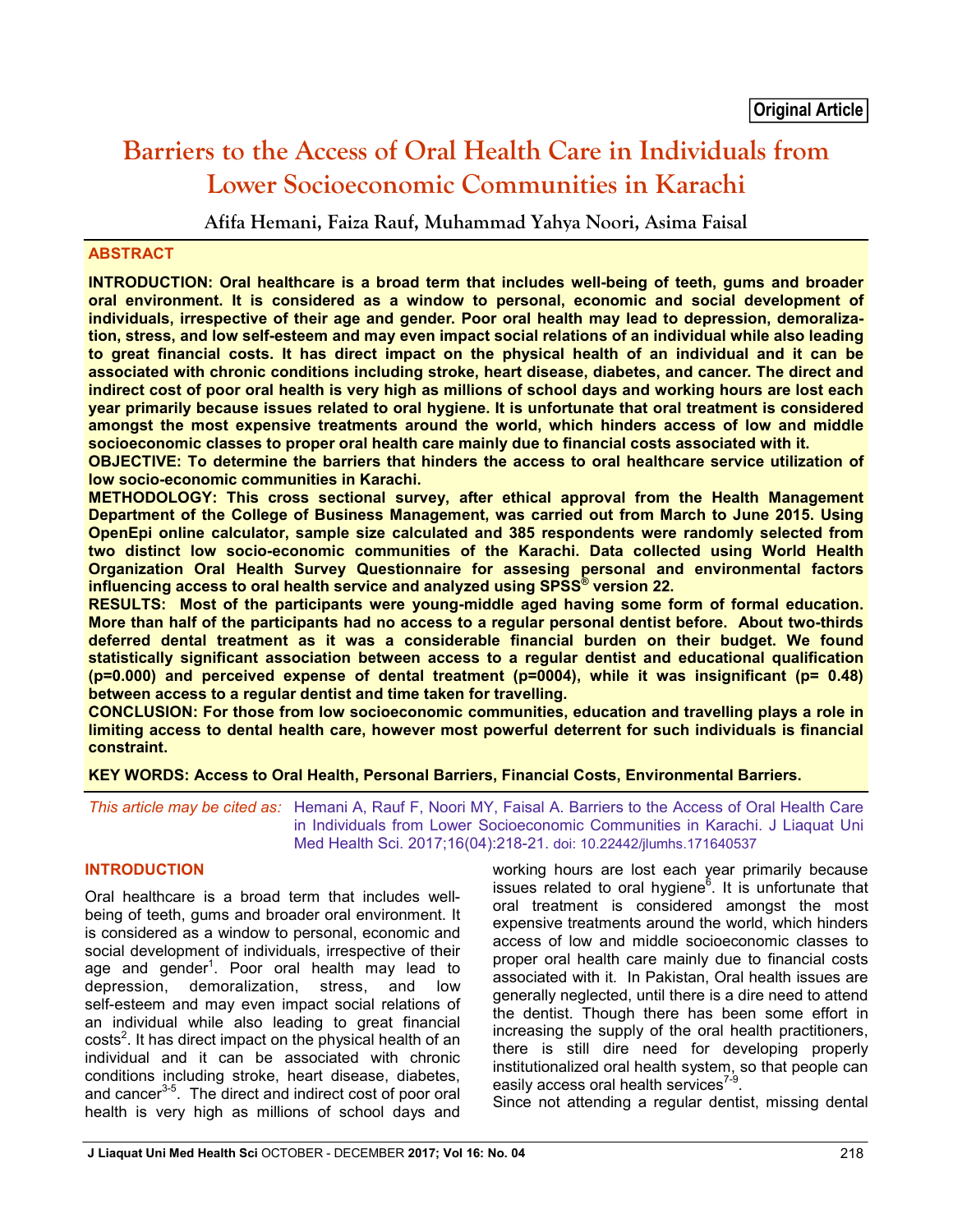#### **Barriers to the Access of Oral Health Care in Individuals**

appointments, or ignoring dental health, increases the magnitude and cost of the problem and leads to additional preventable suffering, it is important to study the barriers faced by different populations so that actions can be taken to increase patient attendance and compliance for regular dental checkups. The current study was carried out to assess the major barriers, which prevent access to oral health care in the low socio-economic communities in Karachi.

**Objective**: To determine the barriers that hinders the access to oral healthcare service utilization of low socio-economic communities in Karachi.

#### **METHODOLOGY**

After Ethical approval from the Health Management Department of Institute of Business Management this cross-sectional questionnaire based study was carried out between March-June 2015. A sample size of 385, with 95% confidence interval and 5% margin of error was calculated using OpenEpi. Sampling population was selected includes two distinct low socioeconomic areas adjacent to the Gulshan and Saddar town of Karachi. Participants aged 18 years or more, after taking informed written consent, were recruited by simple random sampling as per the random number generated online<sup>10</sup>.

 $WHO-Oral$  Health Survey<sup>11</sup> used as tool to collect relevant information. This questionnaire consists of three parts, first part is for collecting demographical information, second part identifies personal barriers and third for environmental barriers that prevents access to oral health service. Statistical analysis was performed using SPSS Version 22.

#### **RESULTS**

The response rate remained 96%. Male and female

participants were equally distributed. According to age, 30.1% of the total participants were aged between 26-35 years, 21% were 36-45 years old, 15.1% were 46-55 years old, 7% 56-65 years old, and 11.9% of the participants were older than 65 years of age. Among the participants 84% had some form of education, while 16.6% of the participants had no formal education. When inquired about prior consultation for dental treatment, only 46% of the total population had consulted dentists for oral care; 53.8% of the participants indicated that they didn't have any personal dentist to care for them as the dental treatment is quite expensive in relation to their monthly income. In particular, 70.9% of the participants indicated that dental treatment has significantly affected their monthly budget because of the expenses associated with dental care. There was considerable travel time involved in reaching to the dental facility, and majority of the patients have to travel for one to two hours to get to the dental facility.

As shown in table 2, there is a statistically significant association (p=0.000) between educational qualification and having a regular personal dentist. The perceived expense of dental treatment and access to a regular dentist also showed significant association (p=0.04), however association between access to regular dentist and the time taken for travelling was statistically insignificant as shown in table no 3.

| TABLE I: TIME TAKEN TO TRAVEL TO A DENTAL |  |
|-------------------------------------------|--|
| FACILITY                                  |  |

| Time to Travel (Hours)   Frequency (n) |     | <b>Percent</b> |
|----------------------------------------|-----|----------------|
| Less than One Hour                     | 93  | 24.2           |
| One to Two Hours                       | 277 | 71.5           |
| More than Two Hours                    | 15  | 39             |

|  | TABLE II: ASSOCIATION OF EDUCATION WITH REGULAR ACCESS TO A DENTIST |  |
|--|---------------------------------------------------------------------|--|
|  |                                                                     |  |

| <b>Education Level</b>          | <b>With Regular</b><br><b>Access to Dentist</b> | <b>Without Regular</b><br>access to Dentist | <b>Total</b> | $X^2$ | df | P     |
|---------------------------------|-------------------------------------------------|---------------------------------------------|--------------|-------|----|-------|
| No formal education             | 16                                              | 47                                          | 63           |       |    |       |
| Primary                         | 13                                              | 21                                          | 34           |       |    |       |
| Secondary                       | 12                                              | 34                                          | 46           | 32.45 |    | 0.000 |
| High school                     | 28                                              | 38                                          | 66           |       |    |       |
| College/University/Postgraduate | 87                                              | 55                                          | 142          |       |    |       |
| <b>Total</b>                    | 156                                             | 195                                         | 351          |       |    |       |

### **TABLE III: ASSOCIATION OF COST PERCEPTION WITH REGULAR ACCESS TO A DENTIST**

| Perception of Dental Treatment   Access to Dentist   No Access to Dentist |     |     | Total | $\mathbf{v}^2$ | df |       |
|---------------------------------------------------------------------------|-----|-----|-------|----------------|----|-------|
| Expensive                                                                 | 161 | 165 | 326   | 8.51           |    | 0.004 |
| Not Expensive                                                             |     | 42  | 59    |                |    |       |
| <b>Total</b>                                                              | 178 | 207 | 385   |                |    |       |

**J Liaquat Uni Med Health Sci** OCTOBER - DECEMBER **2017; Vol 16: No. 04**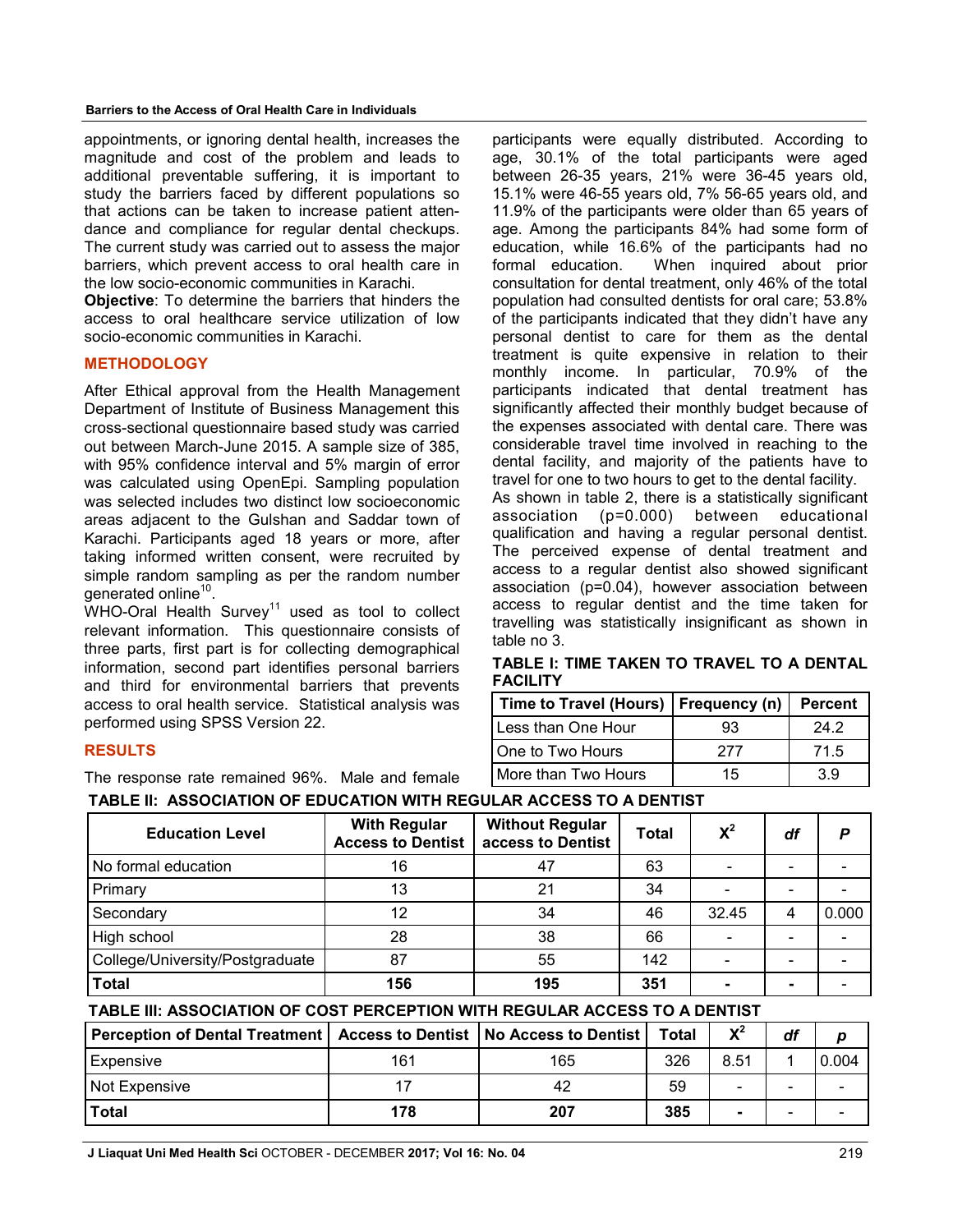#### **DISCUSSION**

The results of this study showed that the cost of dental treatment is significantly associated with the access to a personal dentist. Although the current study was conducted on lower socioeconomic population, yet the participants were still predominantly urban (96%) and majority of the participants were between the ages of 26 years to 45 years. Unfortunately, oral health disparities are globally common and treatment cost remains the major barrier to the access of oral healthcare world-wide. These results are in agreement with other studies from the developing as well as developed countries where cost is the major factor that leads to delays in seeking oral health, especially for the marginalized communities such as migrants, refugees and people with disabilities<sup>13-16</sup>.

Other important factor associated with the lack of regular access to a dentist was patients' educational level. Since low-socioeconomic class generally has limited access to the educational and health faciliti $es<sup>17</sup>$ , and mostly the quality of whatever available is also compromised, this is an anticipated phenomenon and lack of awareness about health issues in general, as well as decreased health literacy in the local population<sup>18</sup> complicate the problem further.

We also observed that considerable time was involved in traveling to the dental care facility and this would certainly add to the barriers involved in access to the dental health facility, though statistical testing did not show that travel time is associated with lack of access to a personal dentist.

Our study was focused only on the lower socioeconomic class in two particular areas, so the findings may not be generalized to entire city and all of the population, which can be considered the limitation of our study. The issues may vary in different areas and different socio-economic classes.

### **CONCLUSIONS AND RECOMMENDATIONS**

Our study found different barriers affecting access to oral healthcare, which signifies that systematic and coordinated efforts should be made to decrease the cost and travel time to the dental health facilities by providing Primary Healthcare Centers to the deprived communities of the cities, where they can have access to regular dentists in their vicinity. Special efforts should be made to decrease the cost of dental services. These centers could also be used to increase patient literacy and healthcare awareness in these communities. This would help in decreasing the burden of disease and shift our focus from treatment to prevention. Moreover, awareness programs should be developed to introduce oral health to the population so that utilization can be improved.

#### **REFERENCES**

- 1. Donoff B, McDonough JE, Riedy CA. Integrating oral and general health care. New Engl J Med. 2014; 371: 2247-2249. DOI: 10.1056 NEJMp 1410824
- 2. Petersen PE. The World Oral Health Report 2003: Continuous improvement of oral health in the 21st century, the approach of the WHO Global Oral Health Programme. Community Dent Oral epidemiol. 2003; 31(s1):3-24.
- 3. Hajishengallis G. Periodontitis: From microbial immune subversion to systemic inflammation. Nat Rev Immunol. 2015; 15(1):30-44. doi: 10.1038/ nri3785.
- 4. Noble JM, Scarmeas N, Papapanou PN. Poor oral health as a chronic, potentially modifiable dementia risk factor: Review of the literature. Curr Neurol Neurosci Rep. 2013; 13(10):384. doi: 10.1007/ s11910-013-0384-x.
- 5. Yao QW, Zhou DS, Peng HJ, Ji P, Liu DS. Association of periodontal disease with oral cancer: A meta-analysis. Tumor Biol. 2014; 35(7):7073-7. doi: 10.1007/s13277-014-1951-8.
- 6. Jin LJ, Lamster IB, Greenspan JS, Pitts NB, Scully C, Warnakulasuriya S. Global burden of oral diseases: emerging concepts, management and interplay with systemic health. Oral Dis. 2016;22(7):609-19. doi: 10.1111/odi.12428.
- 7. Basharat S, Shaikh BT. Primary oral health care: A missing link in public health in Pakistan. EMHJ. 2016; 22(9):703-6.
- 8. Khan AA. Dentistry in Pakistan-Standing at the Crossroads Facing Numerous Challenges with an Uncertain Future. JPDA. 2015; 25(1):1-2.
- 9. Mubeen N, Nisar N. Pattern of dental health care utilizations among mothers in Karachi, Pakistan. International Journal of Dental Clinics. 2015;7 (3):10-13.
- 10. Services RaI. Random.org. Dublin: Randomness and Integrity Services; [cited 2015]; Available from: https://www.random.org/.
- 11. Petersen PE, Baez RJ. Oral health surveys basic<br>methods.  $5<sup>th</sup>$  edn. Geneve. World Health Geneve, World Health Organization:2013; 84-92.
- 12. IBM. IBM SPSS for Windows. 22 ed. New York: IBM Corp; 2013.
- 13. Kandelman D, Arpin S, Baez RJ, Baehni PC, Petersen PE. Oral health care systems in developing and developed countries. Periodontol 2000. 2012; 60(1):98-109. doi: 10.1111/j.1600- 0757.2011.00427.x
- 14. Flores G, Lin H. Trends in racial/ethnic disparities in medical and oral health, access to care, and use of services in US children: Has anything changed over the years? Int J Equity Health.